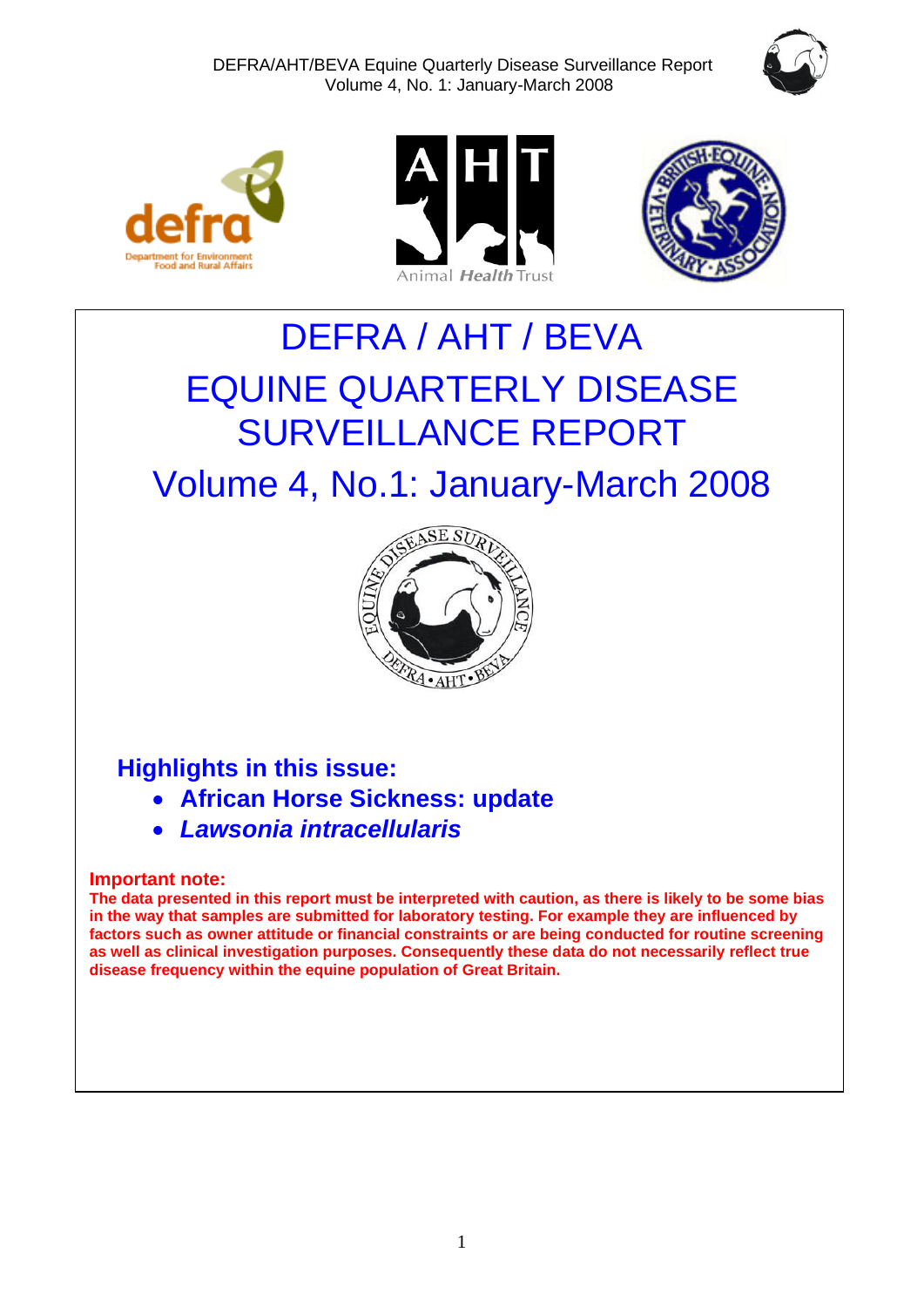

# **TABLE OF CONTENTS**

| <b>INTRODUCTION</b>                                                             | $\mathbf{3}$                   |
|---------------------------------------------------------------------------------|--------------------------------|
| <b>VIROLOGY DISEASE REPORT FOR THE FIRST QUARTER OF 2008</b>                    | 5                              |
| <b>EQUINE HERPES VIRUS ABORTION</b><br>EQUINE HERPES VIRUS NEUROLOGICAL DISEASE | $\frac{6}{6}$<br>$\frac{6}{6}$ |
| <b>EQUINE HERPES VIRUS RESPIRATORY DISEASE</b>                                  |                                |
| <b>EQUINE HERPES VIRUS COITAL EXANTHEMA</b>                                     |                                |
| <b>EQUINE INFLUENZA</b>                                                         |                                |
| <b>FOCUS ARTICLE: AFRICAN HORSE SICKNESS: UPDATE</b>                            | $6\phantom{1}6$                |
| <b>BACTERIOLOGY DISEASE REPORT FOR THE FIRST QUARTER OF 2008</b>                | $\overline{\mathbf{8}}$        |
| <b>FOCUS ARTICLE: LAWSONIA INTRACELLULARIS</b>                                  | 9                              |
| <b>TOXIC DISEASE REPORT FOR THE FIRST QUARTER OF 2008</b>                       | 12                             |
| <b>GRASS STAGGERS</b>                                                           | 12                             |
| <b>PARASITIC DISEASE REPORT FOR THE FIRST QUARTER OF 2008</b>                   | 13                             |
| REPORT ON POST-MORTEM EXAMINATIONS FOR THE FIRST QUARTER 2008                   | 13                             |
| <b>EAST ANGLIA</b>                                                              | <u>13</u>                      |
| <b>HOME COUNTIES</b>                                                            | 14                             |
| <b>SOUTH WEST</b><br><b>SCOTLAND</b>                                            | 14<br>15                       |
| <b>NORTHERN IRELAND</b>                                                         | $\overline{15}$                |
| <b>ACKNOWLEDGEMENTS</b>                                                         | 16                             |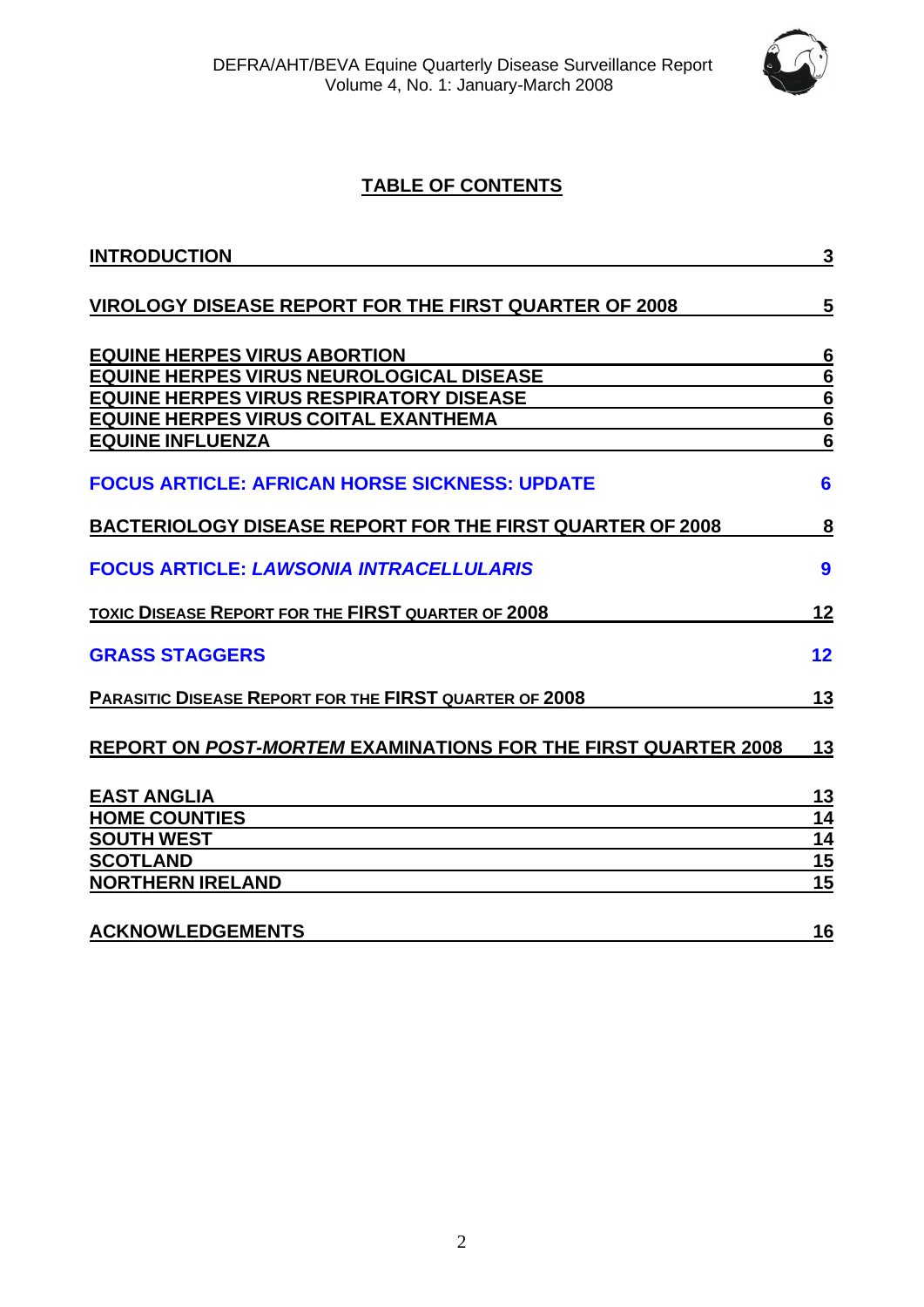

#### **Introduction**

Welcome to the first quarterly equine disease surveillance report for 2008 produced by DEFRA, BEVA and the Animal Health Trust. Regular readers will be aware that this report collates equine disease data arising from multiple diagnostic laboratories and veterinary practices throughout the United Kingdom giving a unique insight into equine disease occurrence on a national scale.

Equine influenza (EI) remains an important subject for the global equine population. As regular readers will be aware, the outbreak that began in Australia in August 2007 has been heading towards control and eradication over the last few months. The last case was diagnosed on December 25<sup>th</sup> 2007. At the time of writing there is free movement of horses throughout Australia (free movement began on March 14<sup>th</sup>) however tracking of animal movements is still in place. If no further cases are identified. Australia will confirm that EI is no longer present on June 30<sup>th</sup> 2008. Monitoring and surveillance for EI will continue as part of Australia's exotic disease strategy. Background information about Australia's EI outbreak can be found at [www.outbreak.gov.au.](http://www.outbreak.gov.au/) Japan also suffered an EI outbreak in the latter half of 2007. Control measures have been in place since the outbreak began however sporadic cases continue to be reported among racehorses and riding horses. Surveillance measures remain in place and every effort is being made to eliminate the virus from Japan. In the first quarter of 2008, EI was also prevalent in Sweden with 60 premises in northern Sweden affected in January. The majority of the affected animals had been incorrectly vaccinated.

Equine infectious anaemia (EIA) was diagnosed in a horse in Germany in late 2007 (administrative district Altotting, Federal State of Bavaria). A case was also identified in Germany in February 2008 (administrative district Ansbach, Federal State of Bavaria). Both animals have been euthanased. Investigations into onward spread were immediately conducted in response to both cases. So far all test results have been negative but testing is ongoing at the time of writing.

In South Africa a mild outbreak of African horse sickness (AHS), which began in late 2007, continues to be ongoing in 2008. Numerous premises have been affected, mostly involving non-Thoroughbred, non-vaccinated horses. AHS is endemic in north and eastern South Africa. South Africa hosted a symposium on AHS in February of this year which was attended by an international delegation of veterinary epidemiologists and regulators. A report from the meeting, kindly provided by Dr James Wood, can be found in this edition of the surveillance report. The threat of AHS to the UK equine population has been highlighted by the recent incursion of Bluetongue virus; AHS and Bluetongue are both transmitted by *Culicoides.* In response to the increased awareness of the threat to the UK horse population of exotic diseases, The Horse Trust and the Thoroughbred Breeders Association are holding a one day seminar on emerging equine exotic diseases in Newmarket on June 23<sup>rd</sup> 2008. The seminar will focus on the threat of AHS and West Nile Virus (WNV) to the UK horse population. Speakers will include international delegates from countries where AHS and WNV are already present alongside UK equine exotic disease experts and representatives from DEFRA. Topics discussed will include the threat to the UK equine population from AHS and WNV, contingency measures should an outbreak occur and the current situation and future possibilities with regards to vaccines. The seminar is open to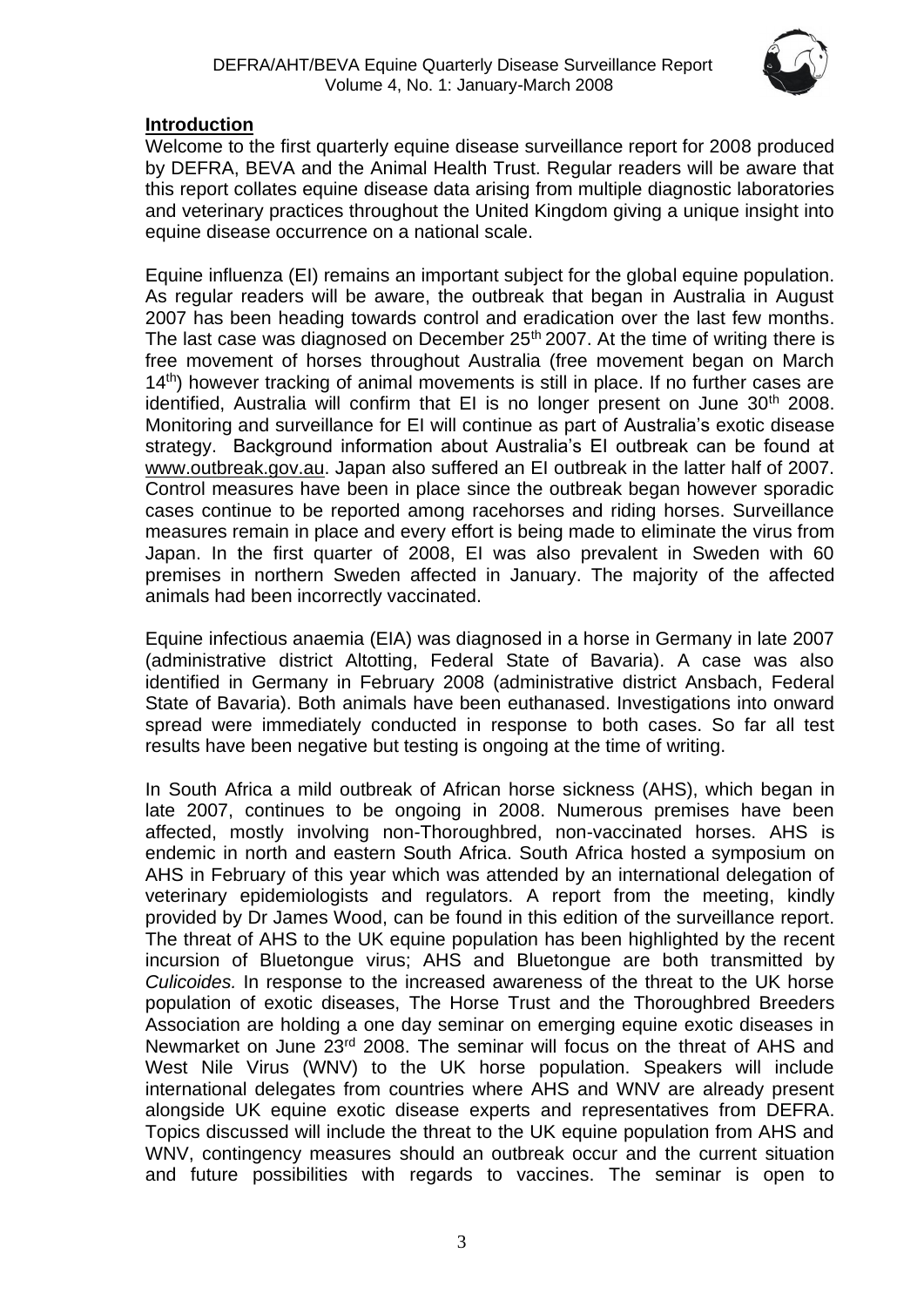

veterinarians and the horse-owning public. Further information can be found at [www.thetba.co.uk](http://www.thetba.co.uk/) and [www.horsetrust.co.uk.](http://www.horsetrust.co.uk/)

EU member states have reached an agreement on new European Regulations revising existing equine identification legislation. The main change is that microchipping of all foals will become compulsory on July 1st 2009. Member States are allowed to approve alternative identification means to the microchip. The aim of the microchip is to strengthen the identification link between a horse and its passport. This identification will be useful in monitoring and surveillance in the event of an infectious disease outbreak.

The Equine Grass Sickness Fund celebrated its 20<sup>th</sup> anniversary this year. A meeting attended by HRH, The Princess Royal was held in Edinburgh, in February, to celebrate this event. In addition an Equine Grass Sickness seminar was held at the Royal 'Dick' School of Veterinary Studies in April. The seminar highlighted current research being undertaken in this field including the Equine Grass Sickness Surveillance Scheme which was publicly launched in March 2008. The surveillance scheme is a collaborative project between the Animal Health Trust, the Equine Grass Sickness Fund, the University of Liverpool and the Royal 'Dick' School of Veterinary Studies. The aim of the surveillance scheme is to gather information about the incidence of Equine Grass Sickness in the UK and to try to identify 'highrisk' premises which may be able to be used in vaccine trials at a later date. Further information about this project can be found at [www.equinegrasssickness.co.uk.](http://www.equinegrasssickness.co.uk/)

Our second focus article highlights disease caused by *Lawsonia intracellularis.* This condition has recently been gaining increased attention in the UK and is of considerable importance on affected farms.

We reiterate that the views expressed in these focus articles are the authors' own and should not be interpreted as official statements of DEFRA, BEVA or the AHT.

Access to all of the equine disease surveillance reports can be made on a dedicated page on the Animal Health Trust website at [http://www.aht.org.uk/equine\\_disease.html](http://www.aht.org.uk/equine_disease.html) or via the BEVA and Defra websites: <http://www.beva.org.uk/>

<http://www.defra.gov.uk/animalh/diseases/vetsurveillance/species/horses/index.htm>

We would remind readers and their colleagues that a form is available on the AHT website for registering to receive reports free of charge, via e-mail, on a quarterly basis. The link for this registration form is available via [http://www.aht.org.uk/equine\\_disease\\_registration.html.](http://www.aht.org.uk/equine_disease_registration.html)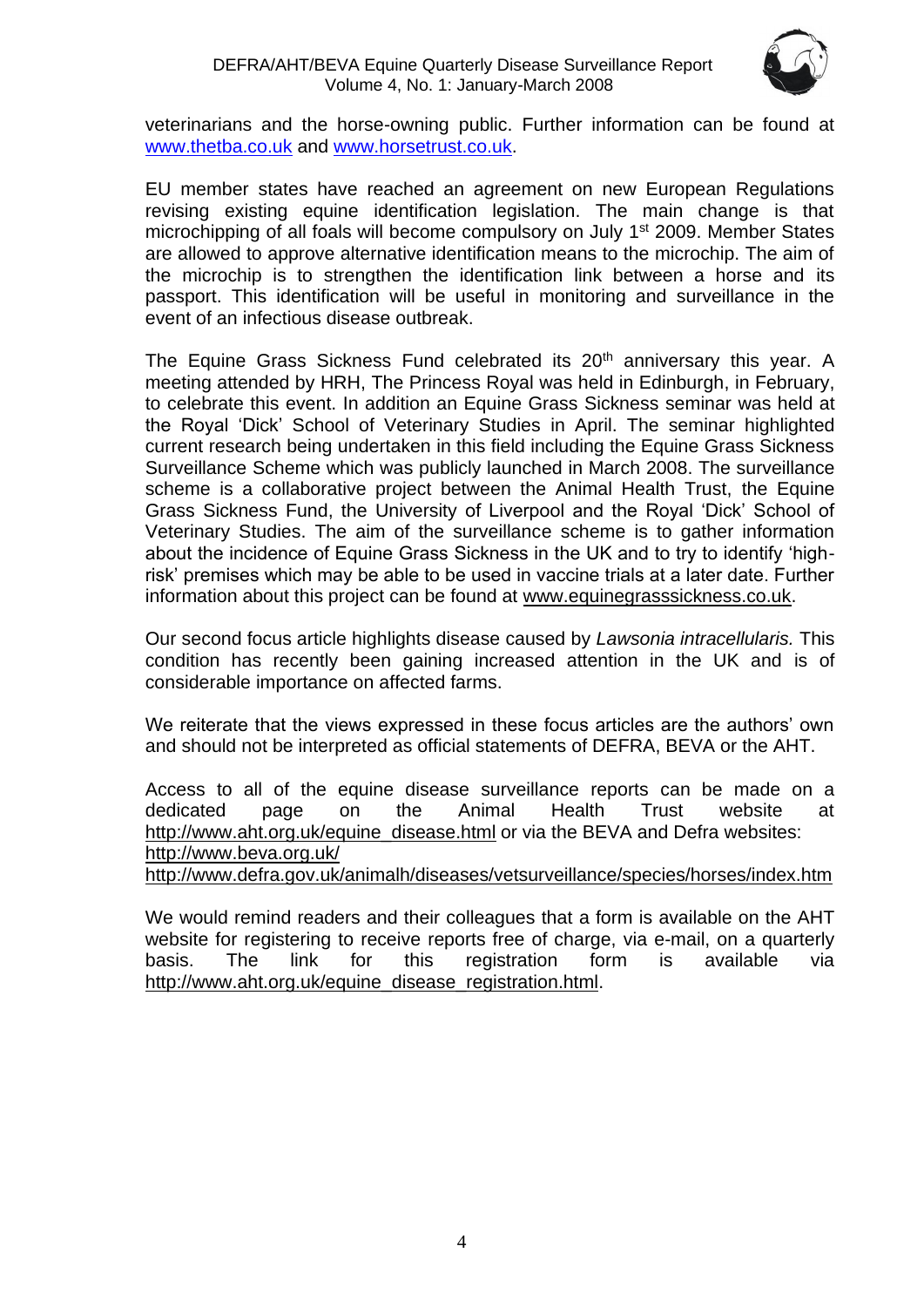

# **Virology Disease Report for the first quarter of 2008**

The results of virological testing for January – March 2008 are summarised in Table 1 and include data relating to equine viral arteritis virus from the Veterinary Laboratories Agency (VLA), Weybridge. The sample population for the VLA is different from that for the other contributing laboratories, as the VLA's tests are principally in relation to international trade. Of the 29 EVA VN positives detected by the VLA, 14 were among export samples, 2 from imports and the remainder were private requests. The 6 semen samples received for virus isolation were all negative for EVA virus isolation after 3 passages in RK13 cell culture and negative for EVA by the one-tube RT-PCR

|                          | Number of<br><b>Samples Tested</b> | <b>Number Positive</b> | Number of<br><b>Contributing</b><br>Laboratories |
|--------------------------|------------------------------------|------------------------|--------------------------------------------------|
| <b>Serological Tests</b> |                                    |                        |                                                  |
| <b>EVA ELISA</b>         | 6620                               | $235*$                 | 3                                                |
| EVA VN                   | 3620                               | 265#                   | 2                                                |
| <b>VLA EVA VN</b>        | 1342                               | $29^{#}$               |                                                  |
| EHV-1/-4 CF test         | 782                                | $5^*$                  |                                                  |
| EHV-3 VN test            | 8                                  | 0                      |                                                  |
| ERV-1/-2 CF test         | 494                                |                        |                                                  |
| Influenza HI test        | 448                                |                        |                                                  |
| EIA (Coggins)            | 1969                               | 0                      |                                                  |
| <b>Virus Detection</b>   |                                    |                        |                                                  |
| EHV-1/-4 PCR             | 110                                | 7                      |                                                  |
| <b>EHV-2/-5 PCR</b>      | $\Omega$                           | 0                      | 0                                                |
| Influenza NP ELISA**     | 347                                | 0                      |                                                  |
| Influenza VI in eggs     | 0                                  | 0                      | O                                                |
| EHV VI                   | 263                                |                        |                                                  |
| EVA VI/ PCR              | 2                                  | 0                      |                                                  |
| <b>VLA EVA VI/ PCR</b>   | 6                                  | 0                      |                                                  |
| Rotavirus                | 227                                | 192                    | 5                                                |

#### **Table 1: Diagnostic virology sample throughput and positive results for the first quarter 2008**

 $VN = virus$  neutralisation,  $ELISA =$  enzyme-linked immunosorbent assay,  $CF =$  complement fixation,

HI = haemagglutination inhibition, PCR = polymerase chain reaction, NP = nucleoprotein, VI = virus isolation

 $EVA =$  equine viral arteritis,  $EHV =$  equine herpes virus,  $ENV =$  equine rhinovirus,

 $EIA =$  equine infectious anaemia,  $# =$  Seropositives include vaccinated stallions

\* = Diagnosed positive on basis of seroconversion between paired sera

\*\*Regular readers may note a large increase in the number of NP ELISA tests performed in this quarter. This increase is largely due to new requirements for international equine movement. All horses travelling to Australia must now have 2 NP ELISA tests performed prior to travel. The figures above include tests performed for international trade purposes.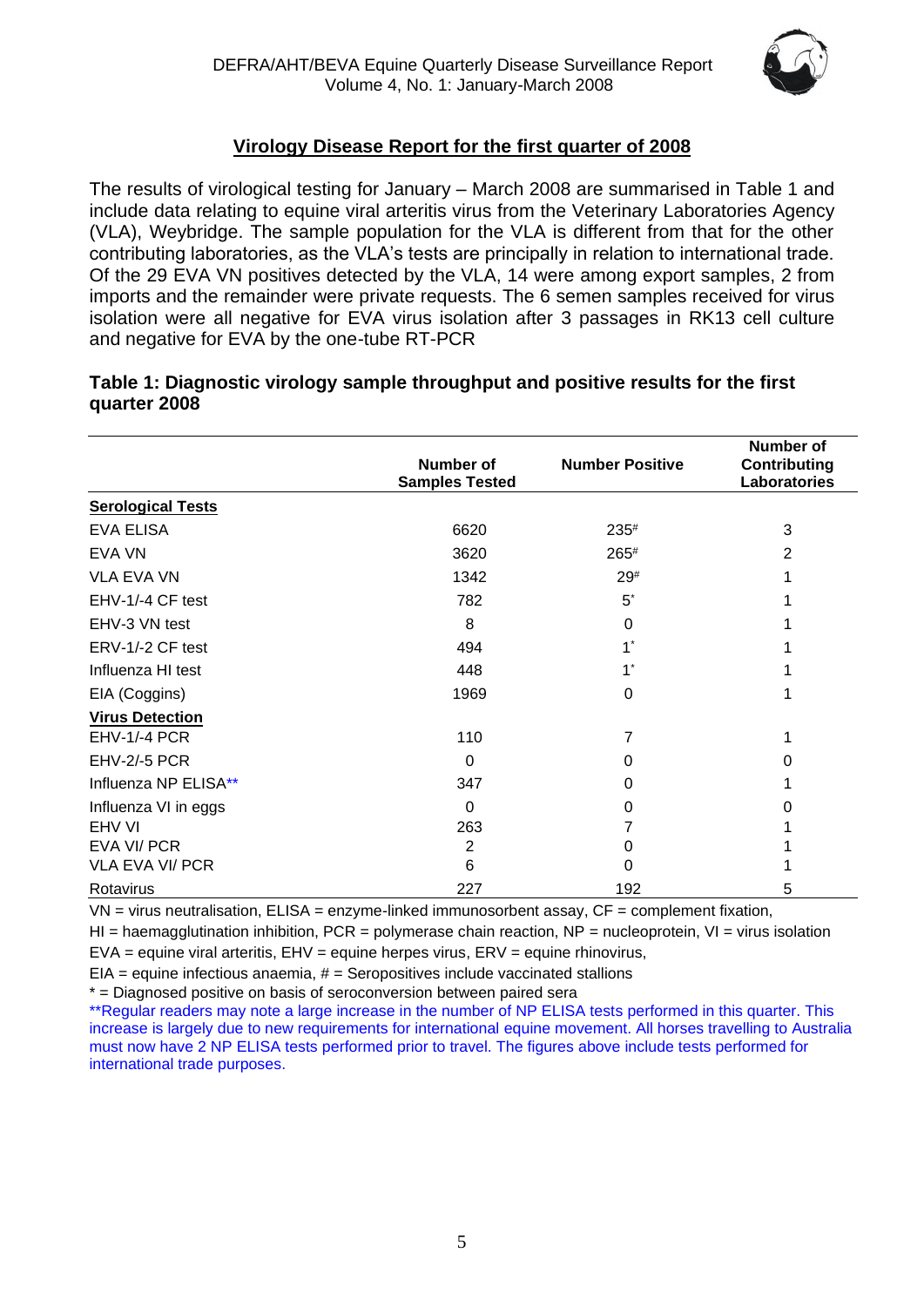

#### **Virological Diagnoses for the Third Quarter of 2007**

#### **EHV-1 Abortion**

Eight EHV associated abortions were identified in this quarter. Three of the abortions occurred in Thoroughbreds; the breeds of the other mares are unknown. EHV-1 was identified using PCR on foetal tissue in 4 of these cases. Virus isolation was also positive in 3 of the cases. EHV-4 was identified using PCR from the placenta in one case.

#### **EHV-1 Neurological Disease**

No cases of EHV associated neurological disease were reported in this quarter.

# **EHV-1 Respiratory Disease**

Two cases of respiratory disease associated with EHV were identified this quarter. EHV-4 was isolated from a nasopharyngeal swab from a pony with pyrexia and signs of respiratory disease. Several in contact horses also had signs of respiratory disease but did not test positive by virus isolation. EHV-4 was isolated from a horse on a second yard. This animal was pyrexic. No other animals on the yard were affected.

# **EHV-3 Coital Exanthema**

No cases of EHV-3 coital exanthema were identified in this quarter.

# **Equine Influenza**

No cases of influenza were identified in this quarter.

#### **Planning for African horse sickness in Europe: a workshop in South Africa Dr. James Wood BVetMed, BSc, MSc, DLSHTM, DipECVPH, MRCVS Director, Cambridge Infectious Disease Consortium**

The dramatic and still unexplained arrival of Bluetongue serotype 8 in northern Europe in 2006 and its dramatic spread in 2007 ,including to the UK, raised the spectre of the virus' close relation, African horse sickness (AHS), both arriving and then being able to spread in the same region. The Horse Trust has been active in trying to increase awareness of AHS and has coordinated a working party in the UK to help establish contingency plans for the event of AHS arriving in the UK. Three members of The Horse Trust's AHS working party attended a workshop at the annual South African Equine Veterinary Association's congress that was dedicated to the discussion of the challenges that this virus poses. The workshop took place in February of this year. Speakers included workshop organiser, Professor Alan Guthrie, international AHS expert (University of Pretoria, Ondersterpoort), Professor Jim MacLachlan (Washington State University), Dr Alf Fuessel (European Commission), Dr James Gilkerson (University of Melbourne), Professor Uli Wernery (Central Veterinary Research Laboratory, Dubai) and Dr Jules Minke (Merial). Attendees also included Tony Kettle (Dubai), Mauricio Lopez (defra), Lynn Hillyer (British Horseracing Authority), Dr Richard Newton (Animal Health Trust) and Dr James Wood (Cambridge University and BEVA). There were many other South African delegates, several of whom are also acknowledged experts in the field of AHS and who made significant contributions to the workshop.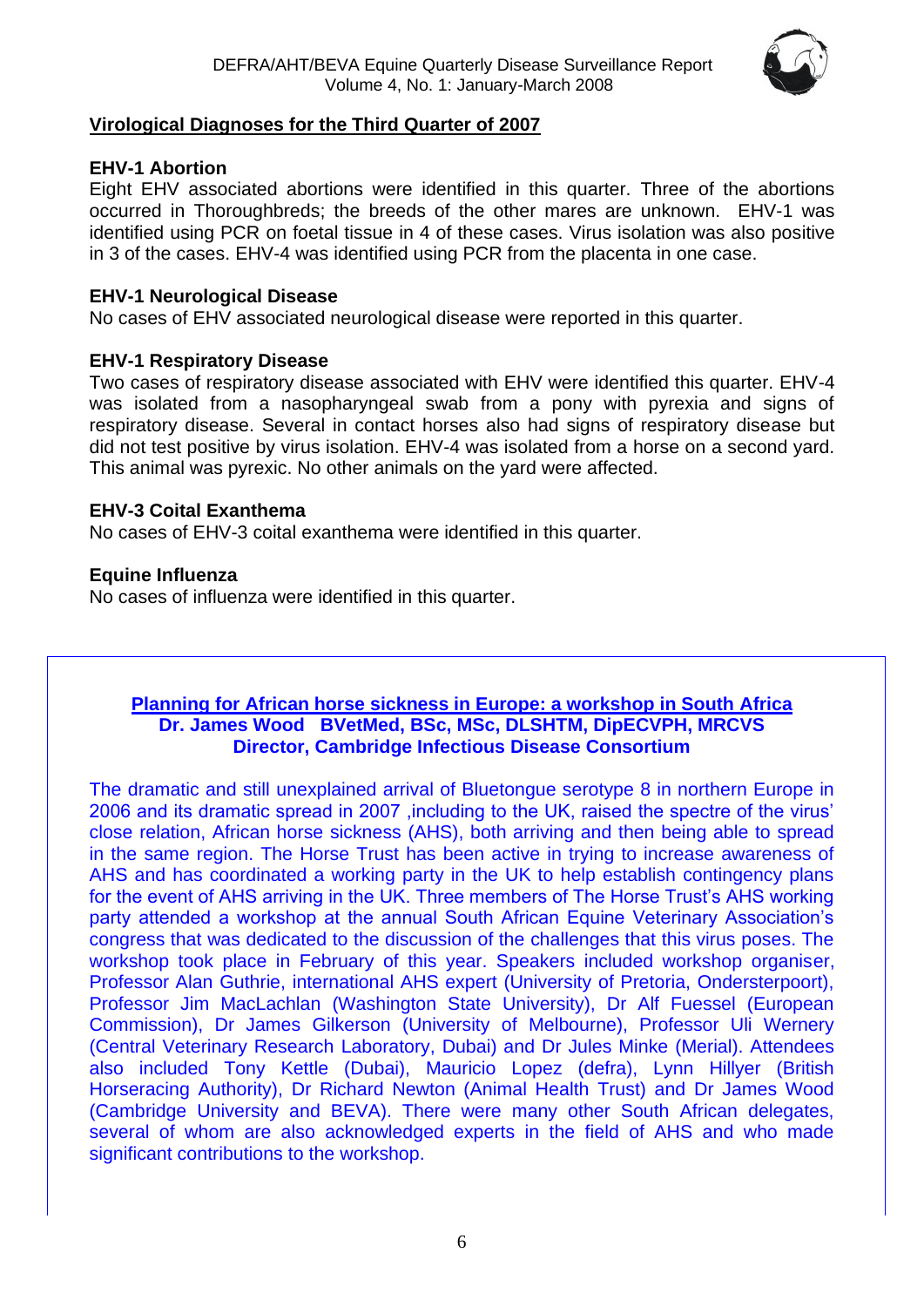

Sessions at the workshop covered details of AHS control, vaccination and laboratory diagnosis. The discussions were far ranging, but the workshop was carefully organised and produced many useful conclusions. Some of the findings from the workshop are outlined below.

The control session identified that movement restrictions and vaccination are critically important in AHS control. Surveillance and animal movement restrictions imposed as part of control measures require sensitive and specific, validated diagnostic tests, along with detailed information of horse location and movement in each area. Detailed information about the distribution and movement of the equine population is currently unavailable for nearly all areas of the world, including the UK. There was a consensus at the workshop that depopulation of domestic horses is contraindicated in the face of AHS, especially during outbreaks when animal movement restrictions are imposed.

The vaccination session heard how modified live vaccines are used in many countries where AHS is endemic. Such vaccines are, however, unlikely to be used in Europe due to the reluctance of the international community to use products containing live virus. Most vaccines used in endemic regions are polyvalent as they need to protect against all the different serotypes of AHS present in these areas. Inactivated vaccines have been used effectively and safely, e.g. in Spain in 1990-1991, but they are unlikely to be used in endemic regions because of their greater cost. These vaccines also need to be produced in Biosafety Level 3 production facilities, such as at Pirbright.

Vaccination requires safe and efficacious vaccines. In particular there is a need for cheap, safe products that allow discrimination between vaccinated and infected animals; no suitable products are currently available. The ability to discriminate between vaccinated and unvaccinated animals would be of critical importance if AHS was ever to be eliminated from currently free regions that become affected. There is considerable interest in what new vaccine technologies, such as pox virus vectored vaccines, have to offer for AHS. It was agreed at the workshop that international collaboration would be essential if international vaccine banks or vaccine seed banks were ever to be established; the availability of such banks would hugely add to the control of the disease.

In the laboratory diagnosis session, it was agreed that there was an urgent need for the establishment and validation of an internationally accepted group specific RT-PCR that reacts with all currently conceivable AHS viruses. There was also consensus that there was a need for an international accepted group specific ELISA for surveillance and trade purposes with published validation data. It is essential that when such tests become available the reagents needed to conduct the tests are available internationally. It is also essential that a test strategy to allow surveillance in the presence of a vaccinated population is determined.

This workshop provided an invaluable resource for the members of the Horst Trust AHS working party and it has served to focus the subsequent discussions held by the group.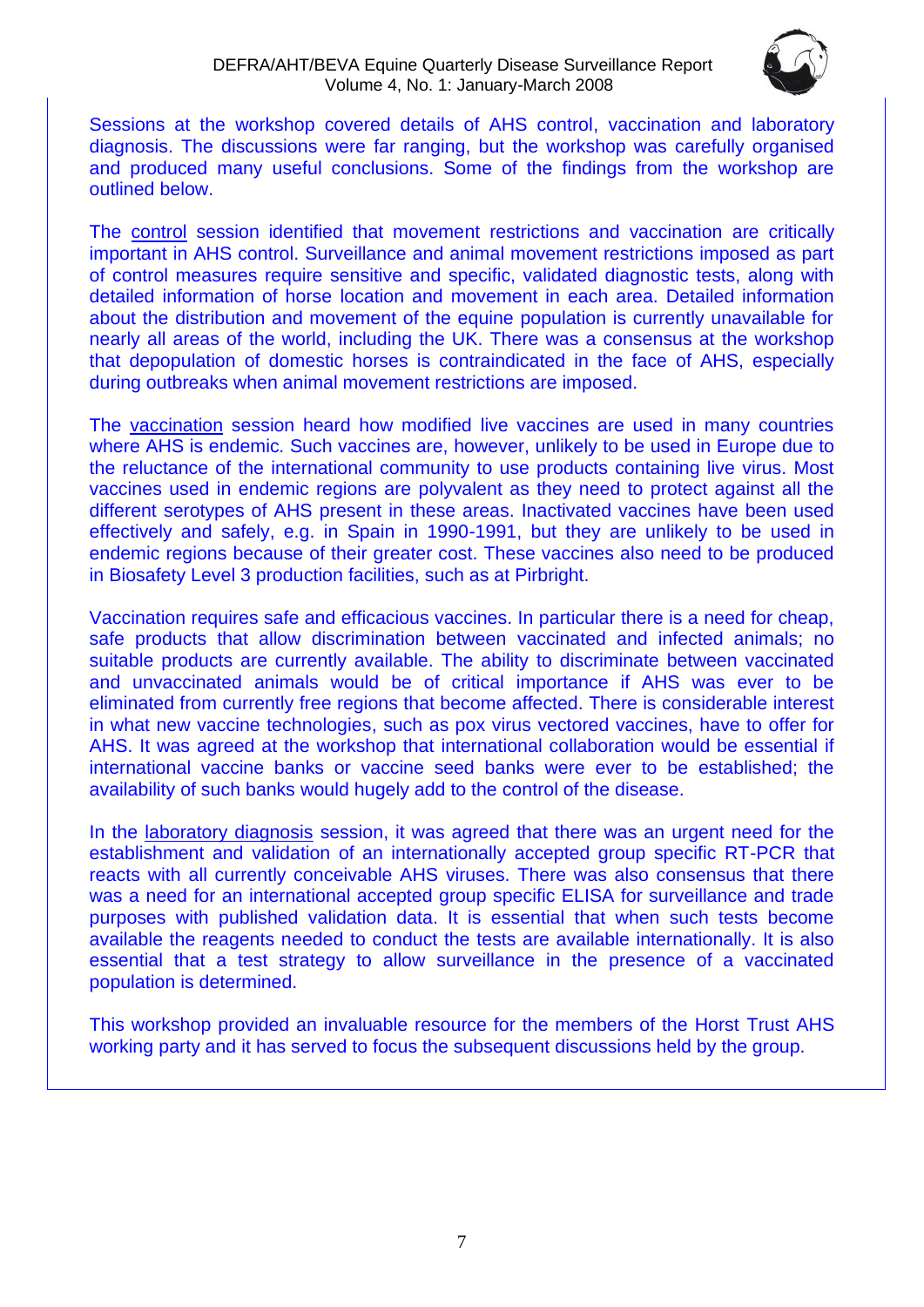

# **Bacteriology Disease Report for the first quarter 2008**

A summary of the diagnostic bacteriology testing undertaken by different contributing laboratories is presented in Table 2. For contagious equine metritis (CEM) 11 of 28 HBLB approved laboratories contributed data.

#### VLA CEMO Data for the period January – March 2008

We are again pleased to include data relating to CEM testing from the Veterinary Laboratories Agency (VLA), in this quarterly report. The sample population for the VLA is different from that for the other contributing laboratories as the VLA tests are principally in relation to international trade. Four isolates were identified as CEMO positive by HBLB laboratories. One sample was found to be negative on further testing by the VLA*.* Three samples were confirmed positive by the VLA. Two of these isolates were from animals not currently resident in the UK. The third sample was from a UK stallion. The results of post treatment swabbing will be available in the next edition of this report.

|                                               | Number of<br><b>Samples</b><br><b>Tested</b> | <b>Number</b><br><b>Positive</b> | Number of<br>Contributing<br>Laboratories |
|-----------------------------------------------|----------------------------------------------|----------------------------------|-------------------------------------------|
| <b>CEMO (HBLB)</b>                            | 11380                                        | 4                                |                                           |
| <b>CEMO (VLA)</b>                             | 702                                          | 3                                |                                           |
| Klebsiella pneumoniae#                        | 12068                                        | 23                               | 10                                        |
| Pseudomonas aeruginosa                        | 12069                                        | 82                               | 11                                        |
| Strangles*                                    | 2644                                         | 183                              | 10                                        |
| <b>Strangles PCR</b>                          | 1518                                         | 68                               |                                           |
| <b>Salmonellosis</b>                          | 1055                                         | 43                               | 11                                        |
| <b>MRSA</b>                                   | 947                                          |                                  | 5                                         |
| <b>Clostridium perfringens</b>                | 24                                           |                                  |                                           |
| <b>Clostridium difficile (toxin by ELISA)</b> | 58                                           | 5                                | 3                                         |
| Cryptospridium                                | 0                                            |                                  |                                           |
| Lawsonia intracellularis**                    | 4                                            |                                  |                                           |

#### **Table 2: Diagnostic bacteriology sample throughput and positive results for first quarter 2008**

CEMO = contagious equine metritis organism (*Taylorella equigenitalis*); HBLB = HBLB accredited laboratories; # =capsule type 1,2,5; VLA = VLA reference laboratory**; \****Streptococcus equi* subsp*.equi*; MRSA = meticillin resistant *Staphylococcus aureus.* \*\* *Lawsonia intracellularis* identified using PCR applied to faeces

*Of the 43 samples testing positive for Salmonella spp., the serotype of 26 are known after further testing by the VLA. Of the 26 typed strains there were 26 of S. typhimurium type. – these results are from the laboratories only – we are still awaiting official VLA data*

Regular readers will note the addition of *Lawsonia intracellularis* (*L. intracellularis*) in this section. This bacterium is identified in the faeces using a PCR technique that is available at the Scottish Agricultural College. Further information about this disease can be found in the focus article later in this report.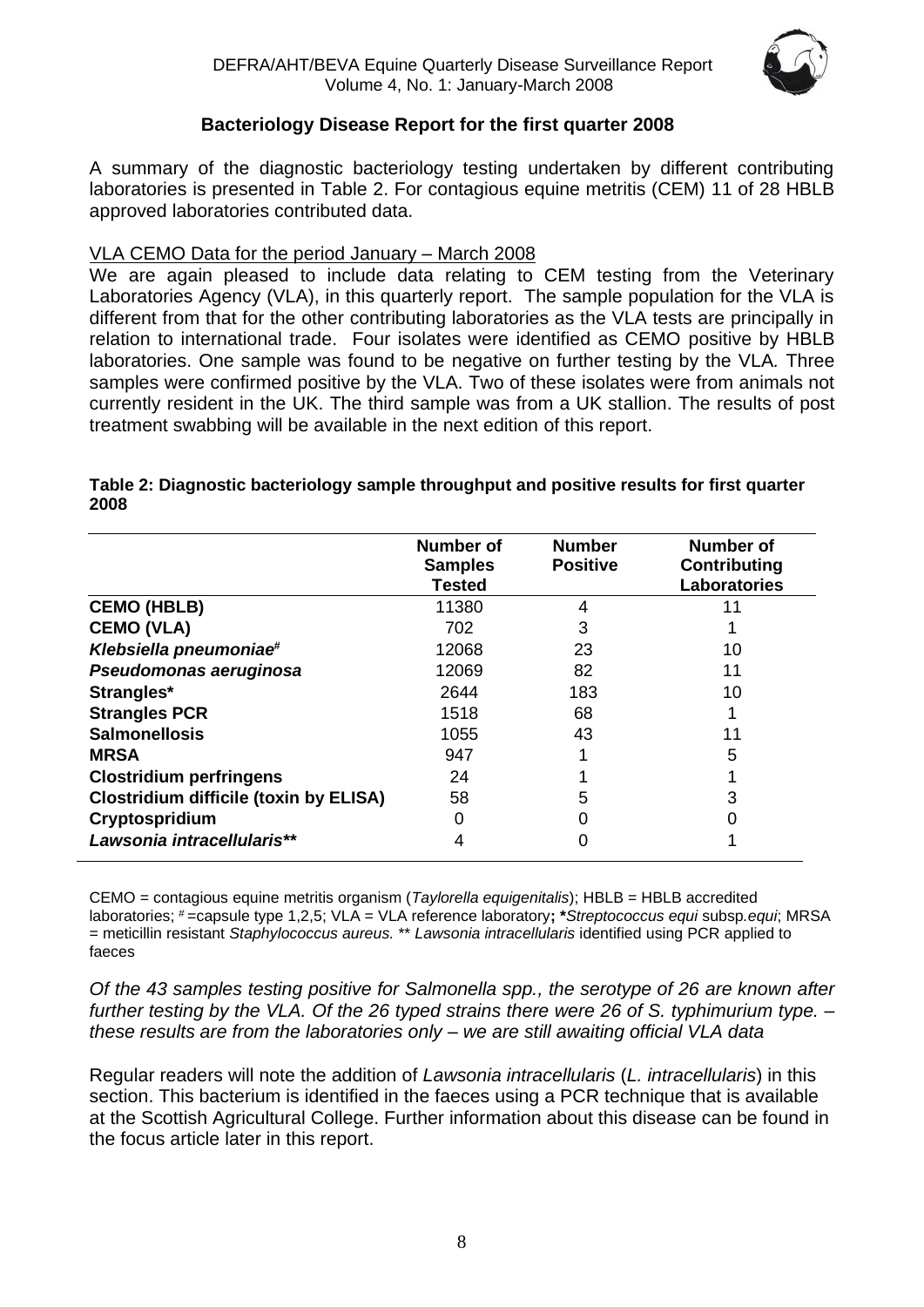

#### **LAWSONIA INTRACELLULARIS Julie Ross MA, VetMB, MRCVS, Dip.ACVIM**

*Lawsonia intracellularis* (*L. intracellularis*) is an obligate intracellular gram negative bacterium that is most commonly associated with disease (proliferative enteropathy) in pigs. Porcine proliferative enteropathy is a proliferative disease affecting the ileum and, in some cases, the large intestine.<sup>1</sup> The bacteria infect gastrointestinal mucosal cells, specifically crypt cells, resulting in the loss of normal villi architecture in affected areas. Loss of villi leads to the loss of brush-border structure resulting in malabsorption. In horses, the pathogenesis of *L. intracellularis* is similar to the pathogenesis in pigs, although disease is confined solely to the small intestine.

*L. intracellularis* classically affects young horses, especially weanlings. Several breeds are reported to have been affected. Classical clinical signs in affected animals include weight loss, dull demeanour, dependant oedema, rough hair coat and diarrhoea. The severity and range of clinical signs varies extensively, ranging from profuse diarrhoea and colic to dullness and weight loss with normal faeces. A retrospective review<sup>1</sup> of 57 confirmed *L*. *intracellularis* cases revealed the most common clinical signs to be oedema, diarrhoea and fever. Clinical pathology classically shows profound hypoalbuminaemia and hyoproteinaemia (all horses in the previously mentioned study were hypoalbuminaemic; 74% had albumin levels <2mg/dl (reference range 3.4-4.1 mg/dl)). An association between affected horses and exposure to pigs is not a consistent finding.

The differential diagnoses for horses presenting with hypoalbuminaemia, with or without diarrhoea include, in addition to *L. intracellularis*, parasitism, right dorsal colitis, NSAID toxicity, *Rhodococcus equi,* sand enteropathy, peritonitis, alimentary lymphosarcoma and other infiltrative bowel diseases such as lymphocytic-plasmacytic enteritis. Colitis of any form can also lead to hyoproteinaemia. It should be remembered that severe pleuritis and protein losing nephropathy can also lead to hyoproteinaemia and if there are any concerns that the urinary or respiratory systems are affected, appropriate investigation should be performed. *L. intracellularis* should be considered as an important differential in any young horse presenting with diarrhoea, weight loss or chronic colic and hypoproteinaemia. Further diagnostics should be carried out to more definitively diagnose the cause of clinical signs.

Standard work-up for a case presenting with hypoproteinaemia (with or without diarrhoea/weight loss) might include abdominal ultrasonography, abdominocentesis, rectal exam, faecal exam and faecal culture and rectal biopsy. A glucose tolerance test may also be indicated if weight loss is the predominant sign. The most useful diagnostic test for the diagnosis of *L. intracellularis* is abdominal ultrasonography.

• Abdominal ultrasonography in classical cases of *L. intracellularis* reveals marked thickening of the small intestinal wall. It is impossible to visualise the entire length of the small intestine using ultrasound, thus the identification of normal small intestine on ultrasonographic exam does not exclude *L. intracellularis* as a cause of disease.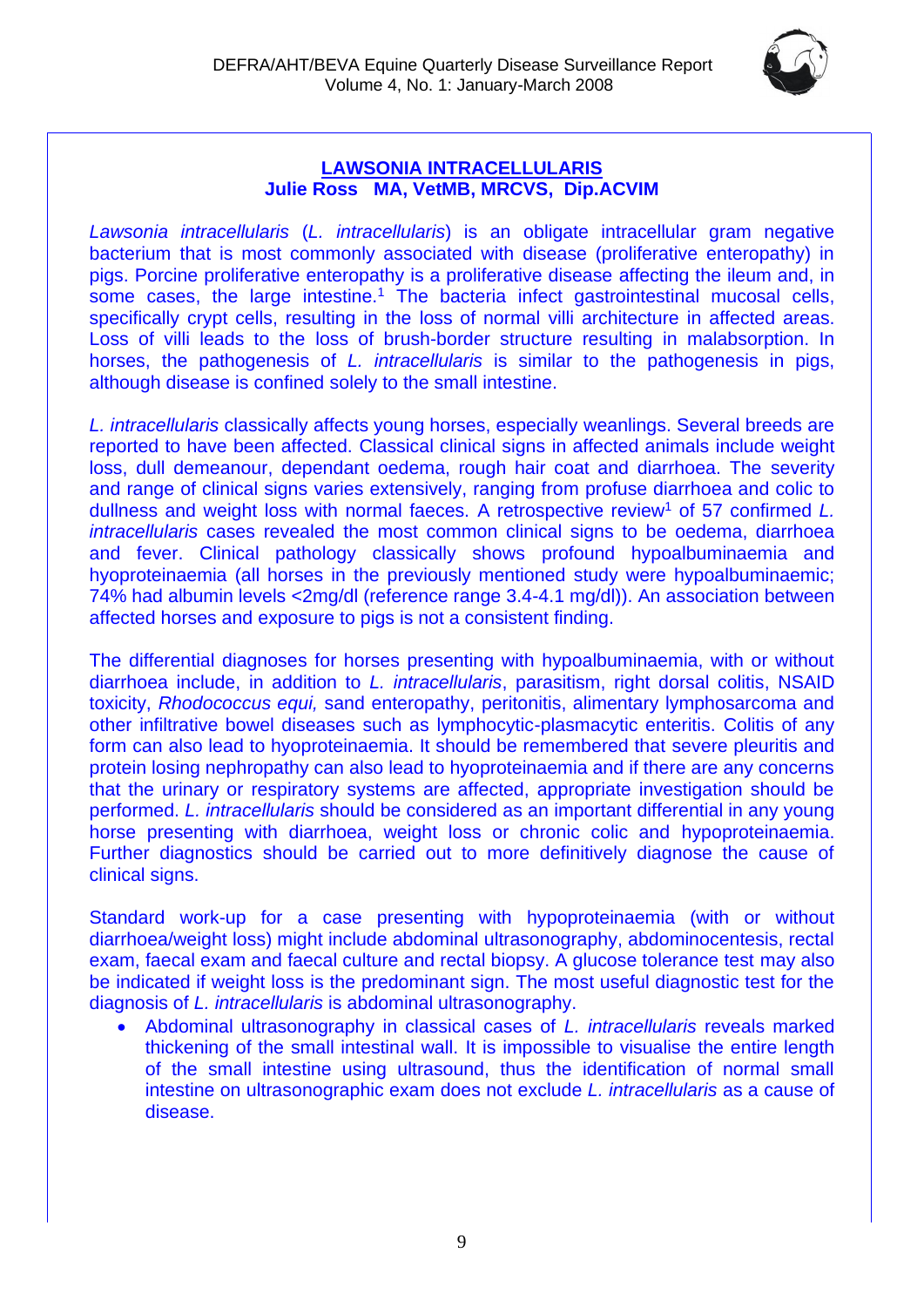



Ultrasonographic image of thickened loops of small Diffuse thickening and corrugation of the small intestine in a horse suffering from *L. intracellularis*. intestine mucosa in *L. intracellularis* Image kindly provided by Dr. Joann Slack Image kindly provided by Dr. Perry Habecker,



- Abdominocentesis would be expected to be within normal limits in *L. intracellularis*.
- Faecal culture should be performed to test for *Salmonella* and *Clostridial* species. Due to the intermittent shedding of *Salmonella* in infected animals, 3-5 cultures should be performed. Faecal floatation to identify parasites should also be conducted. Cyathostomiasis

and tapeworm infestation may not be detected using this technique. Testing can also be performed for Rotavirus and Cryptosporidium.

- Rectal exam should be within normal limits in horses with *L. intracellularis*. Thickening of the small intestine may be palpable but the small intestine should not be distended.
- Rectal biopsy should only be performed if infiltrative enteropathy is suspected. *L. intracellularis* is limited to the small intestine thus rectal biopsy should be normal. Rectal biopsy in horses with diarrhoea should only be carried out if considered essential due to the friable nature of the rectal mucosa.

A presumptive diagnosis of *L. intracellularis* can be made based on signalement, clinical pathology and abdominal ultrasound findings. Definitive diagnosis requires demonstration of *L. intracellularis* organism in the wall of the small intestine, requiring *post mortem*  examination or surgical biopsy. In most clinical cases diagnosis must be made using less invasive tests. A PCR is available that detects *L. intracellularis* organisms in faeces. This test has good specificity; however false negatives are possible due to intermittent organism shedding and decreased shedding with antimicrobial treatment.<sup>2</sup> Serological testing is can also be used to identify antibodies against *L. intracellularis* in recently exposed horses. In pigs, serology is considered more sensitive than PCR; this has not been investigated in equines. PCR testing is available at the Scottish Agricultural College. Serological testing is not currently available in the UK but can be performed at the Veterinary Diagnostic Laboratory, University of Minnesota.

L. *intracellularis* was first demonstrated to be a cause of equine disease in 1996<sup>3</sup> (the first case was actually described in 1982<sup>4</sup> , but was not identified as *L. intracellularis* for several years). The disease has since been reported in Europe, Canada and Australia. The incidence of the disease appears to be increasing however this may be due to increased awareness of disease and increased availability of diagnostic tests. The true prevalence of *L. intracellularis* in horses is unknown.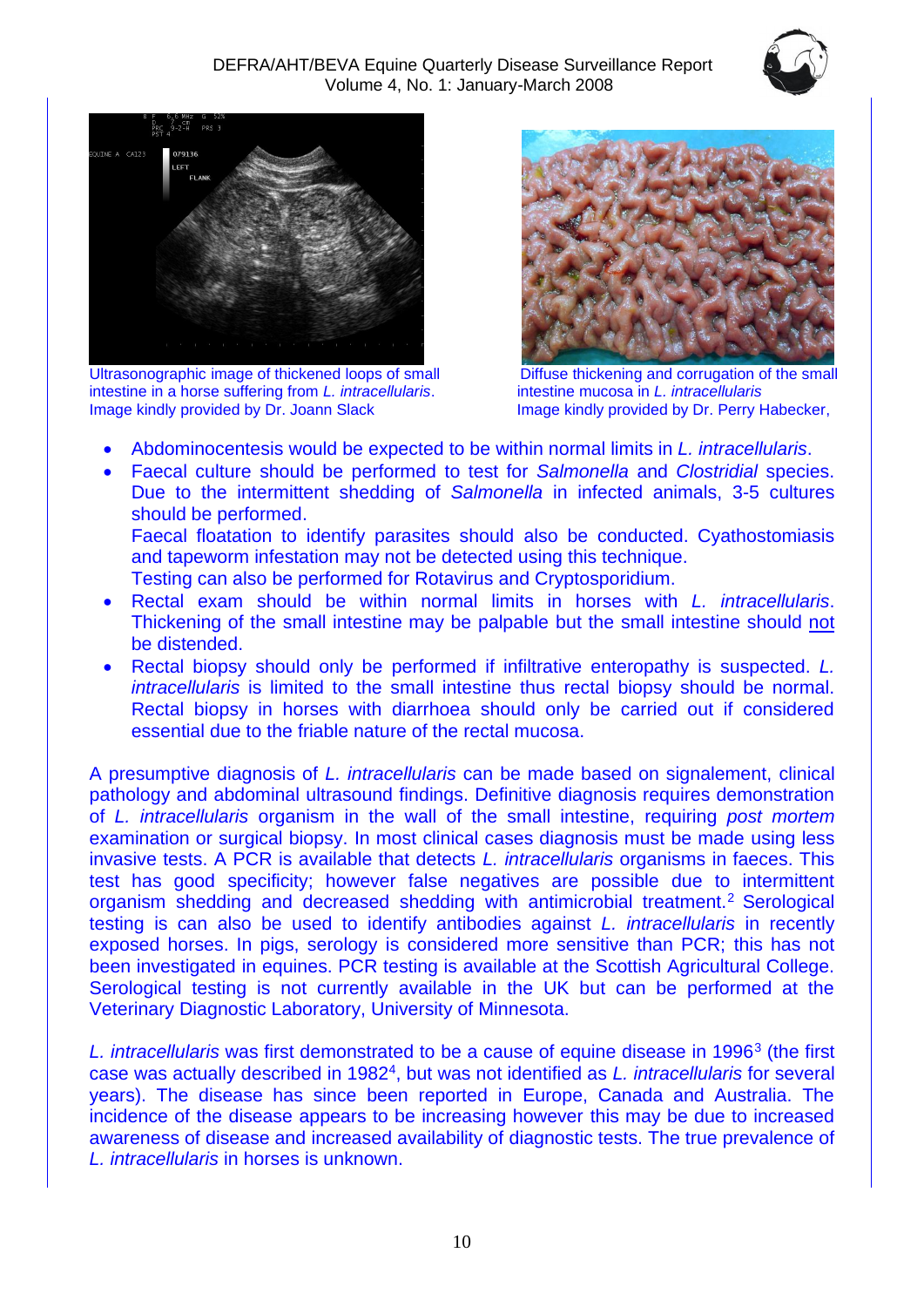

The epidemiology of *L. intracellularis* has not been fully investigated and questions remain about the mechanism of transmission between horses. Infected animals shed organisms in their faeces resulting in contamination of soil. Studies in pigs have revealed that the *L. intracellularis* would not be expected to survive for longer than 2 weeks in the environment<sup>5</sup>. Cases on horse farms are often seen with longer periods between clinical cases or after there have been no horses present on a premise for several years. These findings suggest an environmental reservoir may exist, possibly in the wild deer population. Further work is needed in this area.

*L. intracellularis* infection can be fatal in equines if no treatment is instituted, however properly managed cases appear to have a high survival rate (in a referral hospital population, 93% of treated cases survived<sup>1</sup>). Treatment recommendations focus on elimination of *L. intracellularis* from the gastrointestinal tract using antimicrobial therapy, colloidal support and general supportive care. Antimicrobials must achieve and maintain high intracellular concentrations in order to be effective against *L. intracellularis*. Commonly used therapies include erythromycin<sup>2</sup> (with or without rifampin) and oxytetracycline<sup>6</sup>. Licensing laws and potential side effects must be taken into account when deciding on which antimicrobial is most suitable. Readers should specifically remember that due to the high incidence of colitis in weaned horses treated with erythromycin, this drug should be used with great care. In the author's opinion, the use of this drug is contraindicated in animals over one year old due to the potential for fatal colitis. Oxytetracycline is a nephrotoxic drug thus appropriate fluid therapy should be initiated in hypovolaemic or dehydrated animals receiving treatment. Prolonged therapy is often essential in *L. intracellularis* cases (4-6 weeks) and the use of oral doxycycline in place of oxytetracycline has been described. 6

Colloidal support is indicated in animals where albumin concentration is very low. Plasma transfusions or the use of synthetic colloids (i.e. pentastarch) help transiently alleviate the severe bowel oedema and peripheral oedema that can develop. Colloid administration can provide significant benefit early in the course of treatment. Further supportive care that may be indicated includes fluid therapy (if necessary due to dehydration caused by diarrhoea), nutrition and general supportive care. Protein and albumin levels should be monitored during treatment, however rapid increases should not be expected.

The long term outcome for young animals affected by *L. intracellularis* has not been studied, however current knowledge suggests that animals that survive do not have significant long term problems with growth, abdominal disease or performance. Further work is needed in this area, along with further investigation of the epidemiology of this disease and potential preventative measures.

<sup>1</sup> How to diagnose and treat *Lawsonia intracellularis* Frazer ML

Proceedings of the 53rd annual convention of the AAEP, Florida, 2007 pp236-239

<sup>2</sup> Equine proliferative enteropathy: a cause of weight loss, colic, diarrhea and hypoproteinaemia in foals on three breeding farms in Canada

Lavoie JP, Drolet R, Parsons D *et al Equine Vet J* 2000 ;32 :418-425

<sup>3</sup> Proliferative enteropathy in a foal caused by *Lawsonia intracellularis*-like bacterium.

[Willams NM,](http://www.ncbi.nlm.nih.gov/sites/entrez?Db=pubmed&Cmd=Search&Term=%22Williams%20NM%22%5BAuthor%5D&itool=EntrezSystem2.PEntrez.Pubmed.Pubmed_ResultsPanel.Pubmed_DiscoveryPanel.Pubmed_RVAbstractPlus) [Harrison LR,](http://www.ncbi.nlm.nih.gov/sites/entrez?Db=pubmed&Cmd=Search&Term=%22Harrison%20LR%22%5BAuthor%5D&itool=EntrezSystem2.PEntrez.Pubmed.Pubmed_ResultsPanel.Pubmed_DiscoveryPanel.Pubmed_RVAbstractPlus) [Gebhart CJ](http://www.ncbi.nlm.nih.gov/sites/entrez?Db=pubmed&Cmd=Search&Term=%22Gebhart%20CJ%22%5BAuthor%5D&itool=EntrezSystem2.PEntrez.Pubmed.Pubmed_ResultsPanel.Pubmed_DiscoveryPanel.Pubmed_RVAbstractPlus)*. [J Vet Diagn Invest.](javascript:AL_get(this,%20)* 1996 Apr;8(2):254-6.

<sup>4</sup> Intestinal adenomatosis in a foal

Duhamel GE, Wheeldon EB *Vet Pathol 1982*;19:447-450

<sup>5</sup> An outbreak of *Lawsonia intracellularis* infection in a standardbred herd in Ontario

Kimberly M, McGurrin J, Vengust M *et al Canadian Vet J* 2007;48:927-930

<sup>6</sup> Tetracycline therapy of Lawsonia intracellularis enteropathy in foals.

[Sampieri F,](http://www.ncbi.nlm.nih.gov/sites/entrez?Db=pubmed&Cmd=Search&Term=%22Sampieri%20F%22%5BAuthor%5D&itool=EntrezSystem2.PEntrez.Pubmed.Pubmed_ResultsPanel.Pubmed_DiscoveryPanel.Pubmed_RVAbstractPlus) [Hinchcliff KW,](http://www.ncbi.nlm.nih.gov/sites/entrez?Db=pubmed&Cmd=Search&Term=%22Hinchcliff%20KW%22%5BAuthor%5D&itool=EntrezSystem2.PEntrez.Pubmed.Pubmed_ResultsPanel.Pubmed_DiscoveryPanel.Pubmed_RVAbstractPlus) [Toribio RE.](http://www.ncbi.nlm.nih.gov/sites/entrez?Db=pubmed&Cmd=Search&Term=%22Toribio%20RE%22%5BAuthor%5D&itool=EntrezSystem2.PEntrez.Pubmed.Pubmed_ResultsPanel.Pubmed_DiscoveryPanel.Pubmed_RVAbstractPlus) *[Equine Vet J.](javascript:AL_get(this,%20)* 2006 Jan;38(1):89-92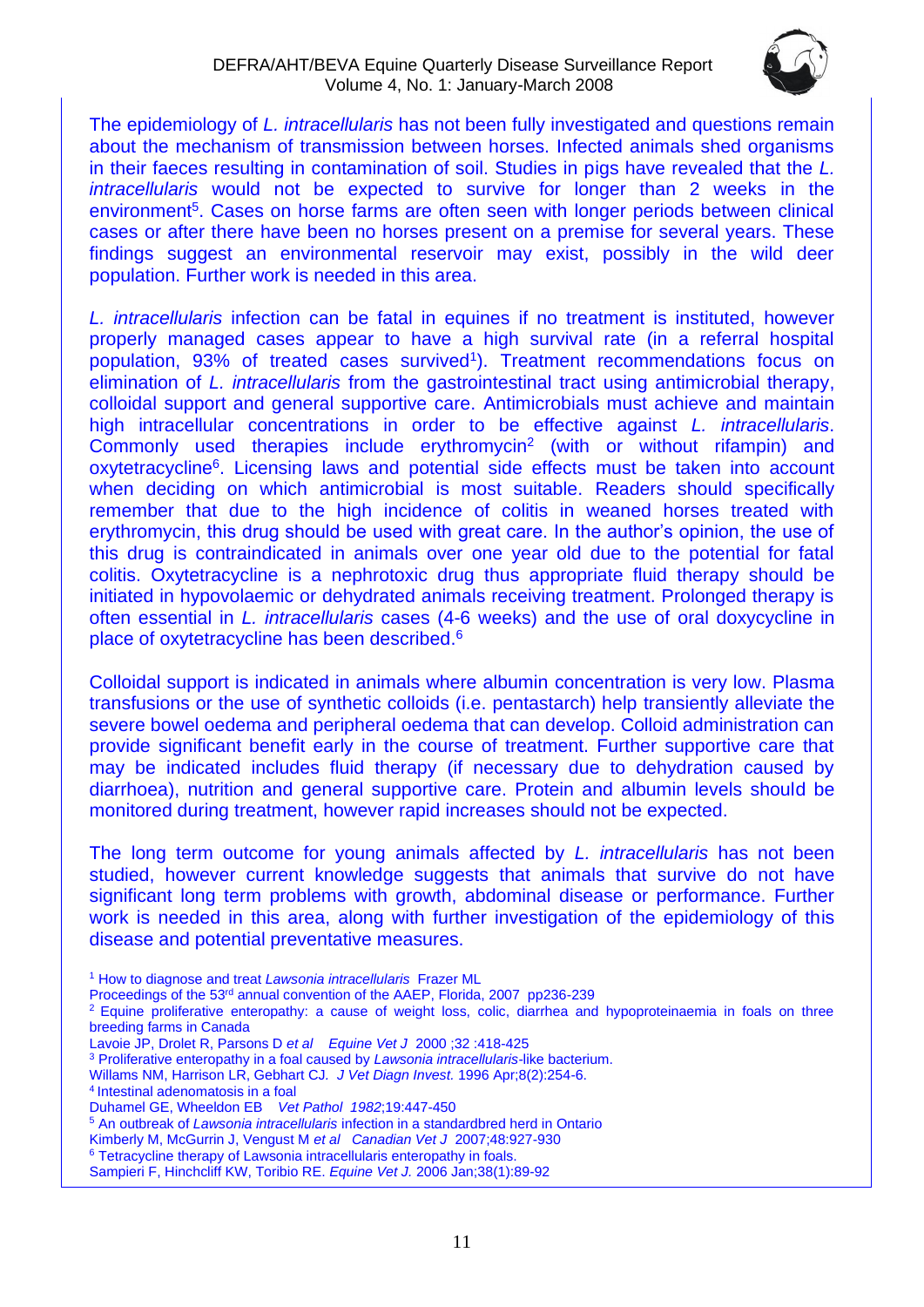

# **Toxic and Parasitic Disease Report for the First Quarter 2008**

A summary of diagnostic toxicosis and parasitology testing undertaken by contributing laboratories is presented in Tables 3 and 4 respectively. Results are based on histopathologically confirmed evidence of disease only (where applicable).

|              |  |  | Table 3: Diagnostic toxicosis sample throughput and positive results for first |  |  |  |
|--------------|--|--|--------------------------------------------------------------------------------|--|--|--|
| quarter 2008 |  |  |                                                                                |  |  |  |

|                       | <b>Number of</b><br><b>Samples</b><br><b>Tested</b> | <b>Number</b><br><b>Positive</b> | <b>Number of</b><br>Contributing<br><b>Laboratories</b> |
|-----------------------|-----------------------------------------------------|----------------------------------|---------------------------------------------------------|
| <b>Grass Sickness</b> | 8                                                   |                                  |                                                         |
| Hepatic toxicoses     | 9                                                   | 3                                | 3                                                       |
| Atypical myopathy     |                                                     | 0                                |                                                         |
| Ryegrass staggers*    |                                                     |                                  |                                                         |

\* See brief article below for information on this condition.

# **GRASS STAGGERS**

Grass staggers are caused by a number of related products of plant or fungal metabolism. These toxic products act at the γ-aminobutyric (GABA) receptors of the internuncial neurones. Toxicity results in signs of released inhibition of these neurones. There are 2 types of 'staggers' associated with ryegrass; perennial ryegrass staggers and annual rye grass staggers. Clinical signs are similar in both, including hypermetria, muscle tremors (worse when excited), trunkal sway, intention tremor and wide-based stance. Some animals will fall over and the limbs remain stiff during recumbency.

Diagnosis is usually based on clinical signs. There are no characteristic clinical pathological or histopathological changes associated with this condition. Examination of the pasture and hay should be conducted to try to identify the causative agent. Differential diagnoses would include severe electrolyte imbalances (i.e. hypocalcaemia) and cerebellar disease. Identification of the tremorogenic agent responsible for grass staggers is difficult and the help of a pasture management expert is recommended when an investigation is required.

No specific treatment is available for rye grass staggers. Case attack rate varies in different outbreaks and is likely to be related to the percent of the available forage that is affected. Case attack rate can reach 100%. Fatality rate ranges from 0-90%. Horses can recover from ryegrass staggers, although recovery can be slow. When a case is suspected, all horses should be removed from the affected pasture and a new hay source should be used while investigation occurs.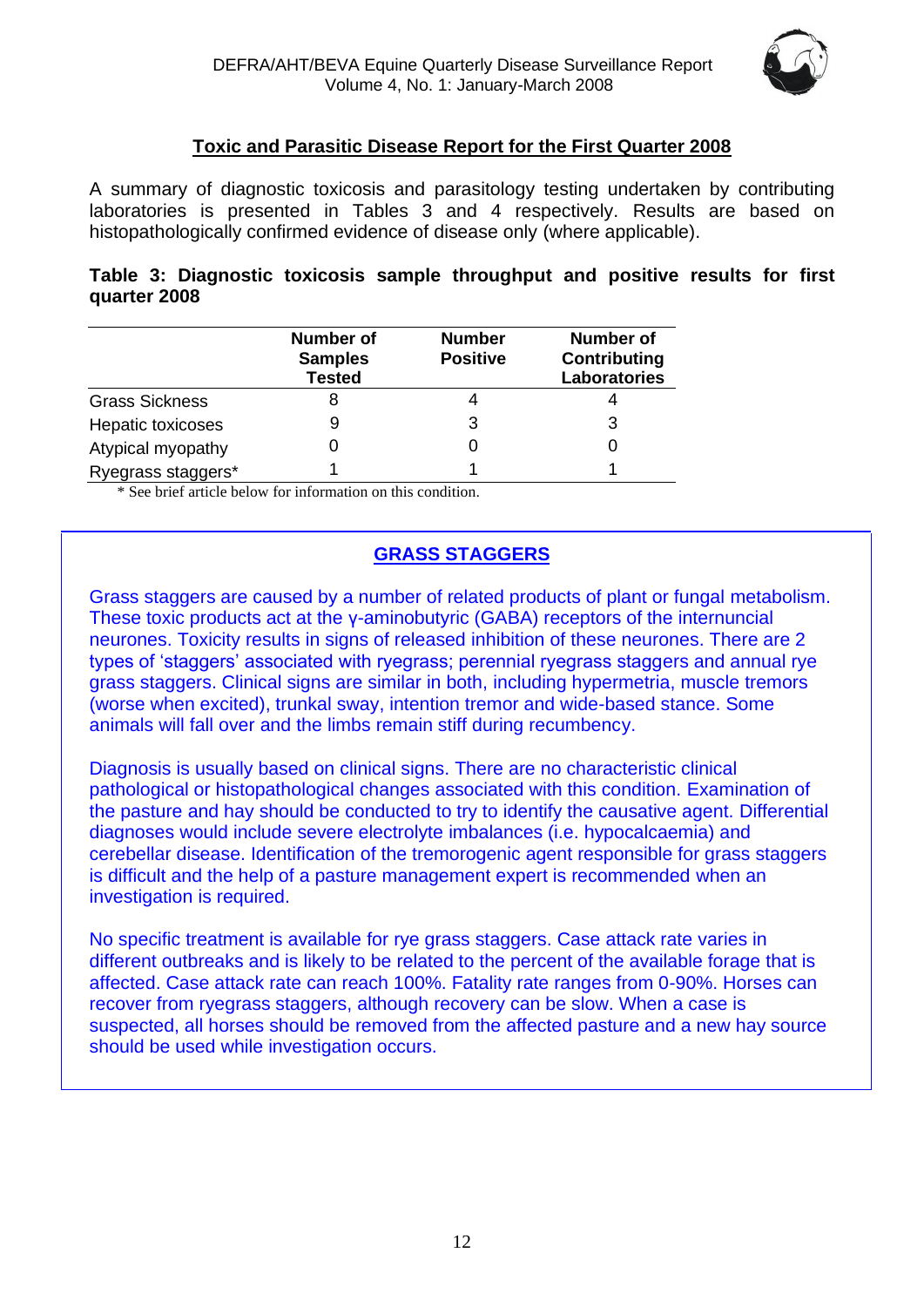

#### **Table 4: Diagnostic parasitology sample throughput and positive results for the first quarter 2008**

|                                        | Number of<br><b>Samples</b><br><b>Tested</b> | <b>Number</b><br><b>Positive</b> | Number of<br><b>Contributing</b><br><b>Laboratories</b> |
|----------------------------------------|----------------------------------------------|----------------------------------|---------------------------------------------------------|
| <b>Endoparasites</b>                   |                                              |                                  |                                                         |
| Ascarids                               | 1232                                         | 32                               | 9                                                       |
| Cyathostomes                           | 1096                                         | 332                              | 7                                                       |
| Dictyocaulus                           | 450                                          | 3                                | 5                                                       |
| Strongyles                             | 1670                                         | 147                              | 8                                                       |
| Tapeworms (ELISA based<br>$testing)^*$ | 1709                                         | 682                              | 1                                                       |
| Tapeworms (Faecal exam)                | 1157                                         | 19                               | 6                                                       |
| Trichostrongylus                       | 549                                          | 14                               | 5                                                       |
| Strongyloides                          | 567                                          | 2                                | 5                                                       |
| <b>Ectoparasites</b>                   |                                              |                                  |                                                         |
| Mites                                  | 277                                          | 6                                | 8                                                       |
| Ringworm                               | 326                                          | 25                               | 7                                                       |
| Dermatophilus                          | 23                                           | 0                                | 1                                                       |

\* Regular readers will notice that the number of tapeworm samples submitted has increased significantly in this quarter. This is due to submissions from a new contributor. Our new contributing laboratory conducts the ELISA test for tapeworms and tested 1709 samples this quarter. The remainder of tapeworm testing was done using floatation techniques.

# **Report on** *Post Mortem* **Examinations for First Quarter 2008**

# **East Anglia**

#### *87 cases were examined, including 66 fetuses.*

Sixty six fetuses were examined following abortion; the cause of abortion was identified in 49 cases. The most common cause of abortion was umbilical cord torsion. This was identified as the cause of abortion in 18 cases. Other non-infectious causes of abortion included early placental separation (8 cases), placental mineralisation (5 cases), placental insufficiency (2 cases), twins (1 case) and placental hydrops (1 case). Infectious causes of abortion included equine herpes virus (8 cases) and placentitis (6 cases). The causative agent was identified as *Streptococcus equi* subsp. *zooepidemicus* in 3 placentitis cases.

Nine neonates were presented having died during dystocia. Six of these neonates had hypoxia associated changes identified on *post mortem.* Severe congenital malformations were present in one dystocia case (scoliosis and marked curvature of the right hind limb). Two foals were examined during this quarter. *Post mortem* findings in the first case included septic arthritis of the coxofemoral joint. The second case had evidence of impaction of the stomach (impacted with hay) and subsequent gastric rupture and peritonitis. This foal was 13 days old.

Four adult gastrointestinal cases were examined. Findings included grass sickness (2 cases) and severe cyathostomiasis (2 cases). One of the cases with cyathostomiasis also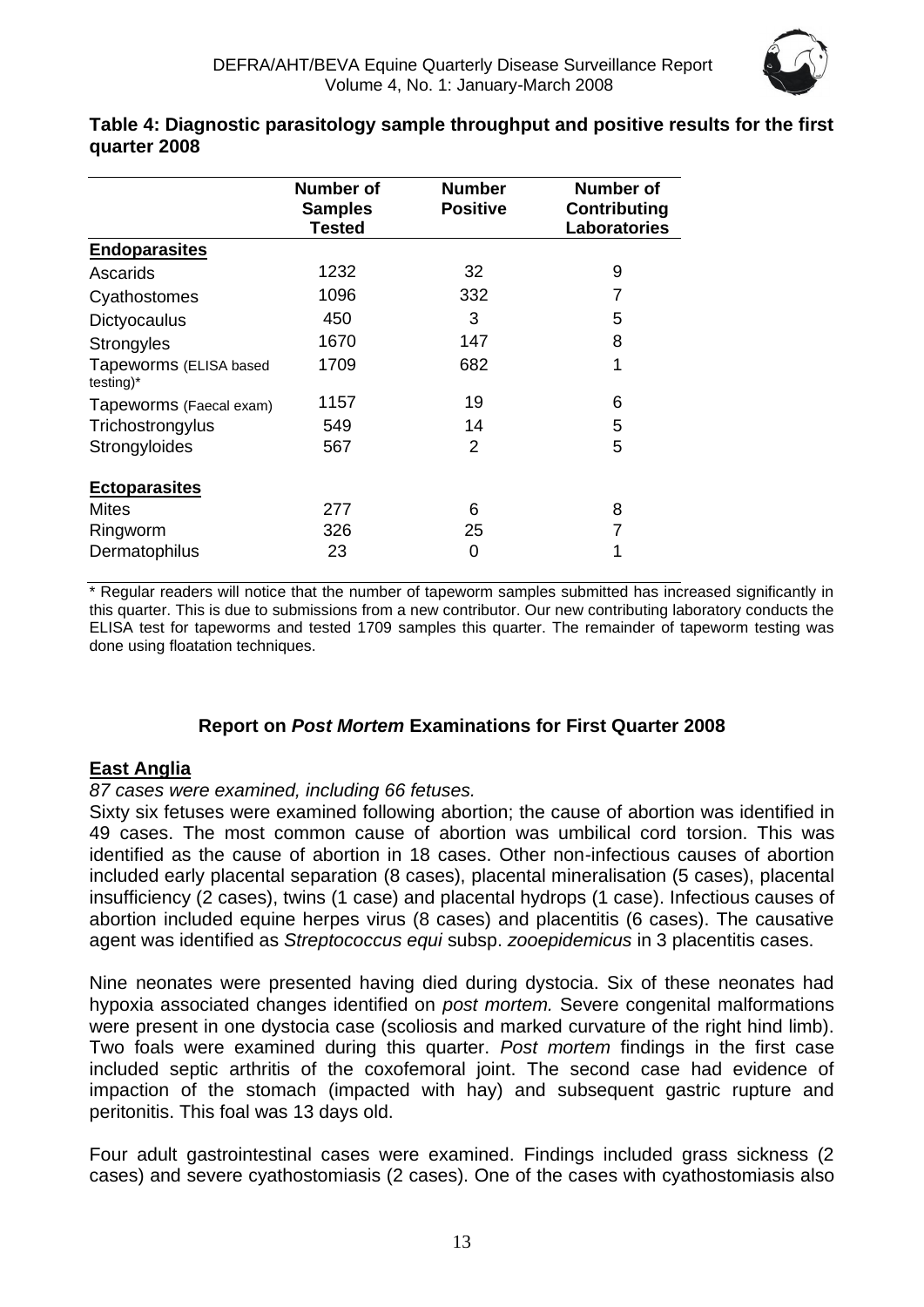

had evidence of mesenteric artery thrombosis. Three neurological cases were examined. Sudden onset ataxia was the reason for euthanasia in 1 of the cases. *Post mortem*  findings in this case included a synovial pseudocyst at C6-C7 causing cervical spinal cord compression. The remaining two cases had clinical signs associated with cerebral disease. The first case was ataxic and also suffered seizure like activity. *Post mortem*  examination revealed Alzheimer type II changes in astrocytes consistent with hyperammonaemia. Blood ammonia concentration was increased, confirming this diagnosis. No hepatic changes were identified in this case. Hyperammonaemia associated with gastrointestinal disease, or of unknown cause, has been previously described. The third neurological case had been suffering from strangles-like symptoms when neurological signs developed (including blindness in the right eye, head tilt to the left and circling to the right). *Post mortem* examination revealed an abscess in the left caudal cerebrum with compression of the ventral cerebrum and right cerebral hemisphere.

Hepatic disease was identified in an aged donkey that was presented for *post mortem*  examination*.* Findings were consistent with chronic hepatic disease but no cause was identified. Two cases of sudden death were examined. Recent neck and head trauma was identified as the cause of death in the first case. The cause of death was not identified in the second case.

#### **Home Counties**

#### *18 cases were examined, including 2 fetuses.*

Two fetuses were examined in this quarter. The first was aborted at 150 days gestation. The fetus was too autolysed to allow determination of cause of abortion. The second case was a term fetus that was dead on delivery. *Post mortem* revealed intra-abdominal haemorrhage possibly consistent with intra-uterine trauma.

Eight gastrointestinal cases were examined. Five cases had lesions associated with the small intestine. Findings included muscular hypertrophy of the ileum with secondary rupture (1), jejunal rupture (1) and small intestinal adhesions (1). The remaining 2 cases had clinical ileus post enterectomy. No further cause of ileus was identified at *post mortem.* Findings in the remaining gastrointestinal cases included gastric rupture (1), colon rupture (1) and chronic colitis (1). Three cases with a history of neurological disease were examined. Two of these cases had a history of ataxia. Findings in one of the ataxic cases included non-suppurative meningitis. The cause of ataxia in the second case was not identified. The third neurological case had a history of pyrexia and recumbency. *Post mortem* revealed acute meningoencephalitis. Bacterial culture was negative.

Two respiratory cases were examined. Findings included classical strangles lesions (1) and pulmonary abcessation (1). Two sudden death cases were examined. Findings in the first case included necrotising gastritis and evidence of toxaemia. This animal had previously undergone tube feeding. No diagnosis was reached in the second case. One case was submitted following euthanasia on welfare grounds due to weakness and poor body condition. *Post mortem* revealed cyathostomiasis.

#### **South West**

#### *Four donkeys and nine horses were examined.*

Six gastrointestinal cases were examined. Findings included chronic ulcerative colitis (1), ulcerative enteritis and fibrinous peritonitis (1), epiploic foramen entrapment (1), partial colon volvulus (1), impaction of the large colon (1) and abdominal abcessation (1). Hepatic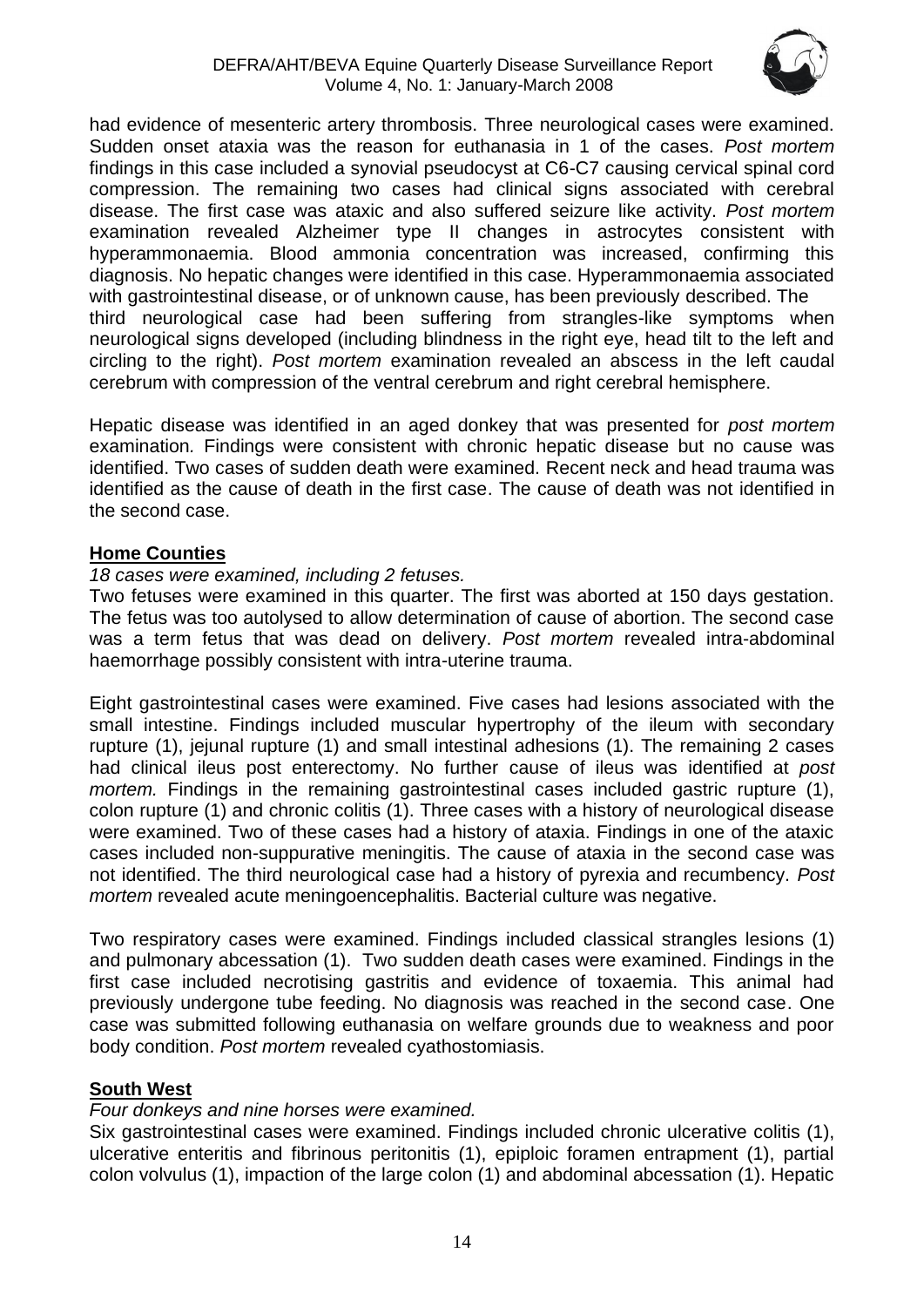

lipidosis was identified in the case of ulcerative enteritis. Three musculoskeletal cases were examined. Findings included severe polyarthritis (1), myopathy of unknown cause (1) and myositis (1). Findings in the remaining cases included severe hyperlipeamia and hepatic failure (in a donkey) (1), pleural effusion with mineralisation of the lung (1) and retroperitoneal abscess (1). Cause of death was not identified in one case.

# **Scotland**

# *Fourteen cases were examined included two fetuses*

Two fetuses were examined during this quarter. Twisting of the umbilical cord was the cause of foetal death in one case. The cause of abortion was not identified in the other case. Four gastrointestinal cases were presented. Findings included acute grass sickness (1), large colon volvulus (1), jejunal entrapment (1) and nematode associated enteritis (1). Four musculoskeletal cases were examined. Findings included chronic laminitis (1), fracture of the  $6<sup>th</sup>$  lumbar vertebrae (1), septic arthritis (1) and exsanguination following laceration of the right hind limb (1). The latter case was trauma associated. One further trauma associated case was examined; the cause of death was splenic rupture. Two cases with respiratory disease were presented. *Post mortem* examination revealed tracheal collapse with pulmonary haemorrhage (1) and inhalation pneumonia (1). One neurological case was examined. The cause of death was not identified in this case.

# **Northern Ireland**

# *Fifteen cases were examined, including eight fetuses.*

Eight fetuses were examined this quarter. Leptospira antigens were identified using immunofluorescence in 2 cases. In the first case, antigens were detected in the lung and kidney of the fetus. In the second case, Leptospira antigens were detected in the placenta. EHV antigens were also identified in the placenta in this case. Septicaemia associated with *Aeromonas hydrophilia* was identified as the cause of death in a third case. No significant findings were identified in the remaining cases.

A two day old foal with a history of diarrhoea was examined. Findings included marked haemorrhagic enteritis; *Clostridium difficile* and *Clostridium perfringens* toxins were identified in the ceacal contents.

Two sudden death cases were presented. Findings included cyathostomiasis (1) and severe malnutrition (1). One case presented after an episode of acute colic. *Post mortem*  examination revealed gastric rupture with secondary fibrinous peritonitis.

The remaining cases included hepatic lipidosis in an inappetant donkey (1), partial urethral obstruction with secondary bladder distension (1) and suppurative bronchopneumonia with pleural abcessation. *Streptococcus zooepidemicus* was isolated form the lungs in this case.